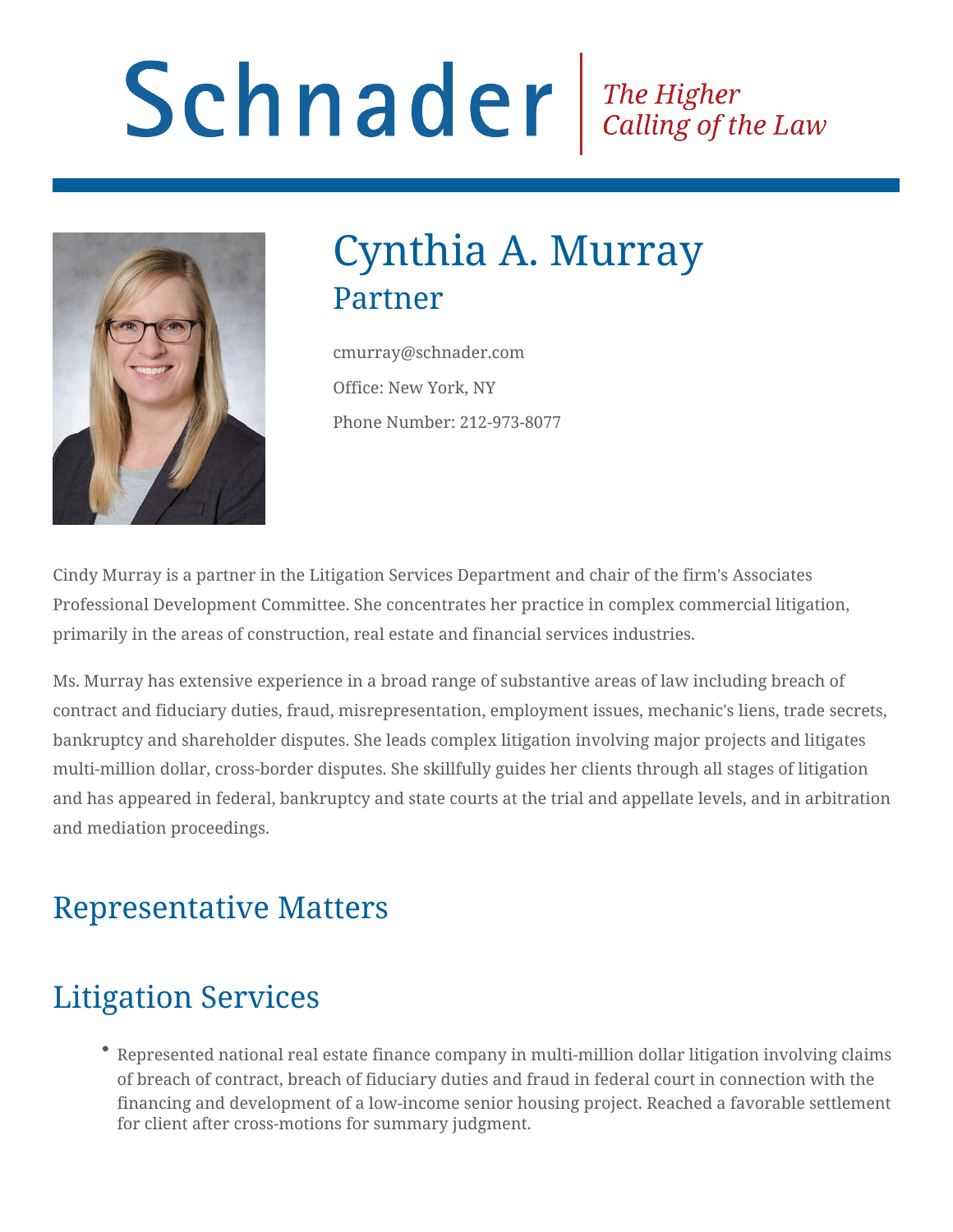- Represented national retailer in litigation with landlord relating to commercial lease. Filed complaint seeking a declaratory judgment that landlord was not entitled to accelerated rent. Negotiated favorable settlement for client.
- Represented national eyewear distributor in arbitration with former independent sales representative alleging age discrimination under the ADEA. Reached a favorable settlement for client.
- Represented underground utilities company in litigation in federal court relating to misappropriation of trade secrets and patent infringement of innovative techniques used in wind and solar industries. Obtained preliminary injunction enjoining former employee and competitor from manufacturing, selling or using client's patented technologies, trade secrets and proprietary information. Ultimately obtained a permanent injunction and other relief.
- Represented global technology and business services firm in litigation in federal court involving claims of breach of non-competition and confidentiality agreements and issues involving intellectual property and the exercise of stock options by former employees. Obtained a dismissal of defendants' thirteen counterclaims on a motion to dismiss and reached a favorable settlement.
- Represented premium Italian coffee brand in dispute involving breach of exclusive distribution agreement.
- Represented insurance providers in the pre-litigation stage by drafting insurance coverage opinions relating to aerospace and aviation claims.

### Construction Industry

- Represented owner / operator of energy-from-waste and power generation projects in an arbitration initiated by general contractor claiming damages of approximately \$100 million dollars for extra work and delay and inefficiency claims in connection with the construction of industrial facility in Canada. Arbitration governed by the under the United Nations Commission on International Trade Law Arbitration Rules. Served as second chair at arbitration conducted over the course of a year and a half.
- Represented general contractor seeking damages for delay and lost productivity arising from a \$35 million contract for renovation and new construction of a major regional healthcare facility located in New York City. Reached a favorable settlement despite a "no-damages-for-delay" clause in contract.
- Represented curtain wall contractor in litigation relating to breach of contract, account stated and mechanic's lien against well-known developer of high rise mixed-use buildings in New York City. Obtained summary judgment and multi-million dollar judgment for client.
- Represented specialty steel subcontractor in New York State court on claims for contract balance, delay and disputed work against general contractor and its surety in connection with renovation of art museum located in Queens, NY. Defeated plaintiff's motion for summary judgment, and reached settlement before trial.
- Represented surety in a material supplier's claim under construction payment bonds in an action arising from two major construction projects in New York City. Served as second chair at jury trial in state court and obtained a defense verdict.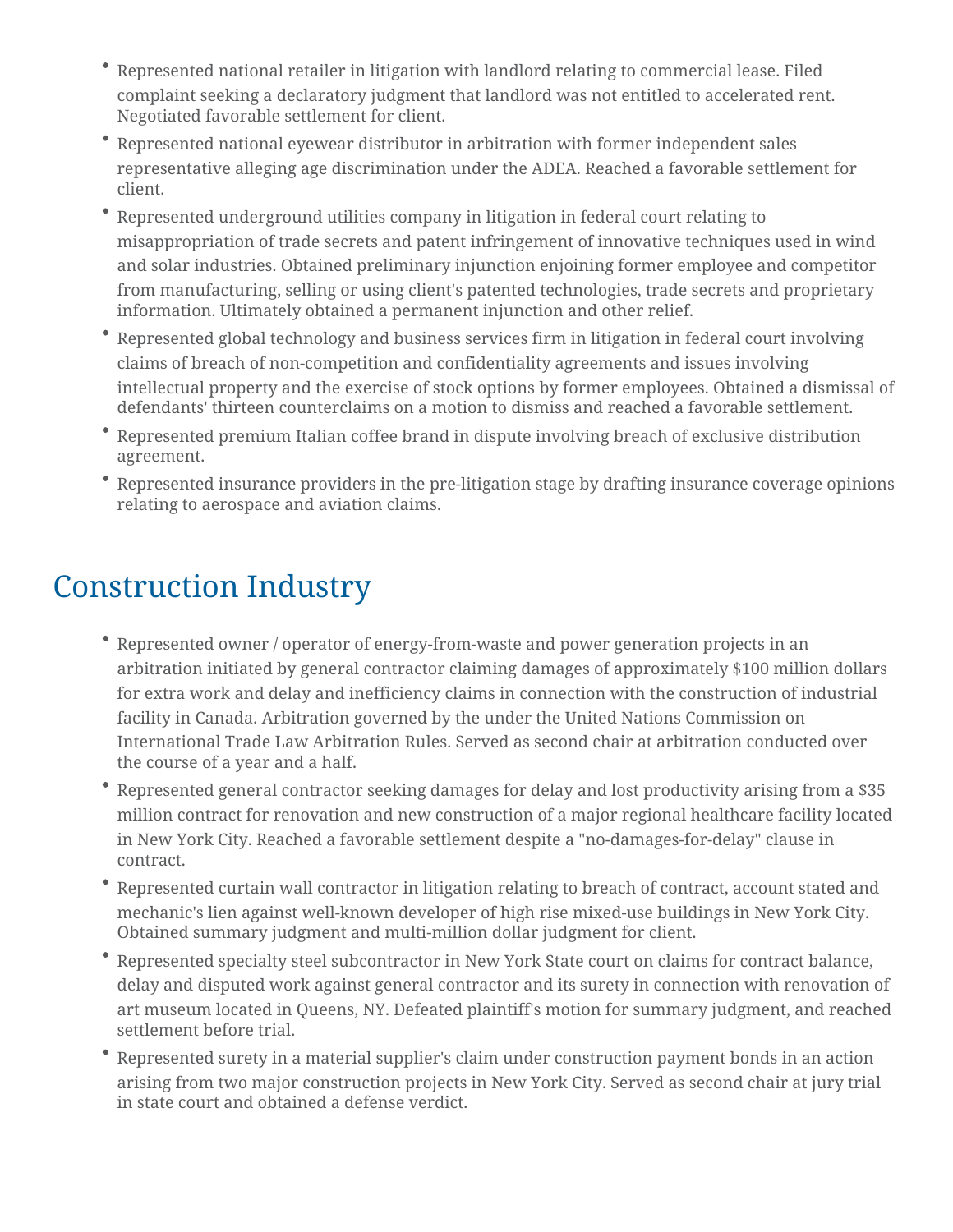- Represented a surety in both affirmative and defensive claims in a case in federal court relating to a performance bond issued for the construction and rehabilitation of a major cruise ship terminal in New York City. Obtained summary judgment and a multi-million dollar settlement in favor of client.
- Represented a joint venture provider of engineering and transmission infrastructure services in litigation involving the termination of a subcontractor. Handled all discovery, and oral argument. Matter was settled favorably on behalf of client.
- Provided advice to luxury retailer in pre-litigation disputes relating to construction and renovation of retail stores.

#### Community and Pro Bono

- Ms. Murray volunteers in her community and is actively involved in the West Side YMCA ("WSY"), whose mission is dedicated to promoting youth development, healthy living and social responsibility. She has served on the Board of Managers for the WSY for the last six years and is the current Chair of the WSY Board of Managers. She is also involved as a mentor for high school students that participate in the WSY's Teen Career Connection program, an internship program that prepares students for the work place by offering professional development and hands-on learning experiences during the summer.
- Ms. Murray has also spent over three years on a *pro bono* representation of a citizen of Cameroon seeking political asylum in the U.S. In addition to obtaining a grant of asylum for the client, she successfully petitioned for and obtained immigrant visas for the client's wife and two children.

#### Education

- St. John's University School of Law, J.D., *cum laude*, 2003
- University of North Carolina at Chapel Hill, B.A., 1994

# Bar Admissions

• New York, 2004

#### Court Admissions

- U.S. District Court for the Southern District of New York
- U.S. District Court for the Eastern District of New York
- U.S. District Court for the Northern District of New York
- U.S. Court of Appeals for the Second Circuit